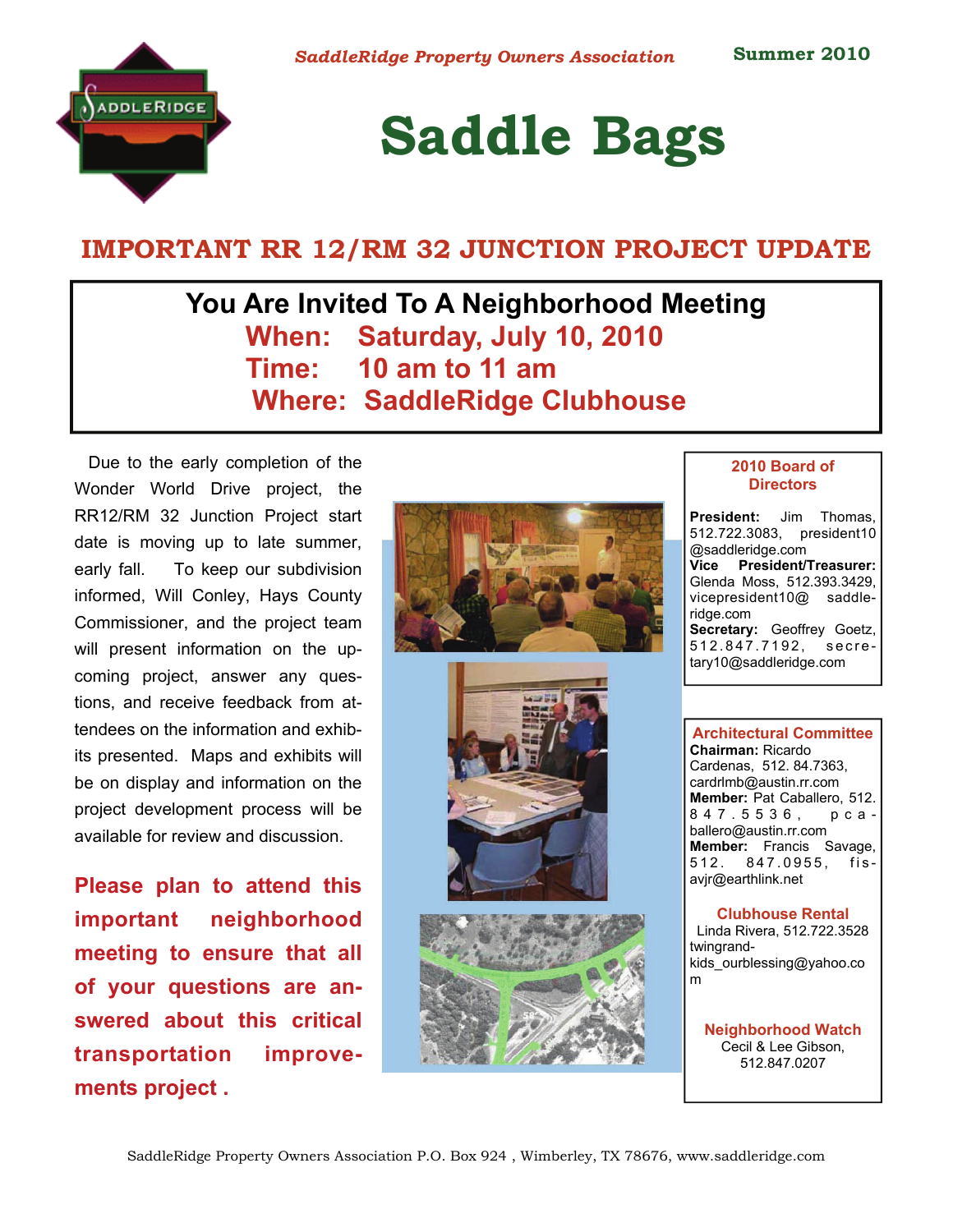## **President's Notes**

### **PROPERTY OWNERS ASSOCIATION BOARD NOMINATIONS**

### **THE SADDLERIDGE PROPERTY OWN-ERS ASSOCIATION IS SEEKING NOMINA-TIONS FOR THREE BOARD OF DIREC-TOR'S POSITIONS FOR THE COMING YEAR.**

Each year in October, SaddleRidge property owners elect four members of our community to serve on the SaddleRidge Property Owners Association (SPOA) Board of Directors. This year, two of the current board members, Jim Thomas and Glenda Moss, will be leaving the board. Geoff Goetz has chosen to remain on the Board, if elected. One position was left unfilled this past year. Bob Eastlake serves as the paid Bookkeeper and is not a recognized board member. Bob has indicated his willingness to continue in this capacity, at the pleasure of the newly elected board.

**VOLUNTEERS ARE NEEDED TO SERVE ON THE SPOA BOARD NEXT YEAR**. It is a privilege to serve our community as a board member. We all want our community to be a safe, well maintained and friendly place to live. The Board serves to help make this happen using the resources made available through the association dues and other sources. Former board members are very willing to serve as advisors to the current board, when needed. We have a strong and dedicated Architectural Control Committee who will continue to serve to maintain architectural control over construction and improvements proposed by landowners. An outstanding webmaster, Joe Williams, maintains the SaddleRidge web site. Our Neighborhood Watch program, headed by Cecil and Lee Gibson, is an excellent program to keep the neighborhood safe and secure. As you can see, the board works through many excellent and talented people in the community. **Please consider serving as a board member this coming year. If you are interested in learning more, please contact any of the SPOA Board members (contact information on the first page of Saddle Bags).** 

### **NEW HAND RAILINGS FOR THE CLUB-HOUSE**

Thanks to Rick Kasper, new hand railings are being added to the clubhouse area both by the main entrance and by the kitchen door. For additional safety, railings are being added between the porch columns. We hope you enjoy and use this new improvement, added for individual safety.

#### **PRACTICE MOWING COURTESY!**

All homeowners are busy mowing this summer. Please help by mowing the roadside edge so that the clippings remain in the ditches instead of on the roadway. Many walk daily, and, for safety, walk along the roadway edges. Let's give them a clean place to walk! If you wish to mow clippings onto the roadway, please sweep or blow the clippings into the ditches when finished!

#### **SUMMER VACATIONS AND OUTINGS**

Summer is the time many people are on vacation. Please take note of the neighborhood as you drive through. If you see something suspicious, call the Hays County Sheriff at 512-393-7896. Homeowners, you, too, can call the Hays County Sheriff's office and request a "close patrol" of your property while you are gone. Notify the neighbors on either side of you that you will be gone so they can be extra sets of eyes watching your property. Let's all work together to keep our neighborhood safe and crime free!

Jim Thomas, President